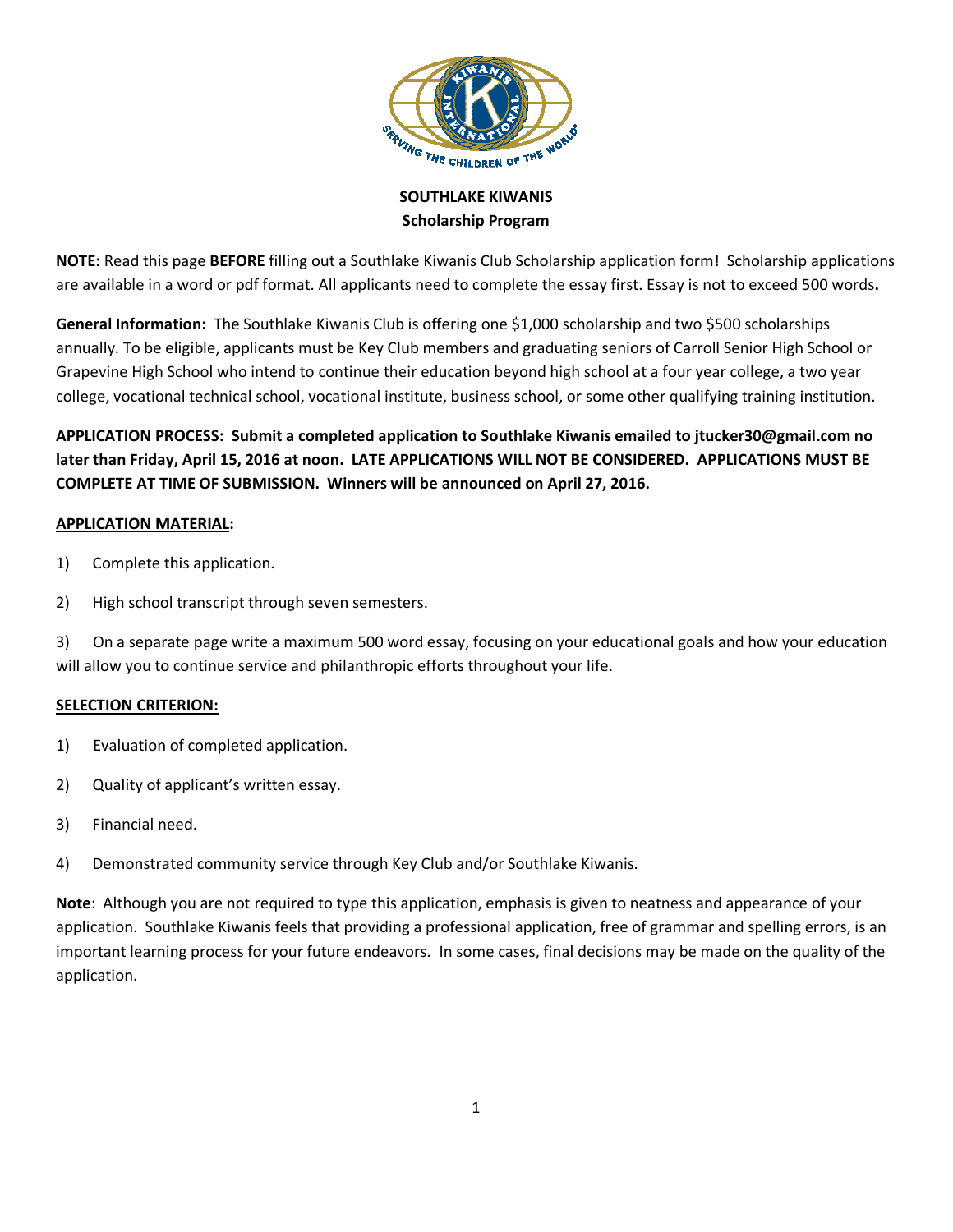

SOUTHLAKE KIWANIS Scholarship Application

|                                                                                                               | Zip and the state of the state of the state of the state of the state of the state of the state of the state o |  |
|---------------------------------------------------------------------------------------------------------------|----------------------------------------------------------------------------------------------------------------|--|
| E-Mail Address 2008 2009 2009 2009 2009 2010 2021 2032 2040 2051 2062 207 208 209 209 2009 2010 2021 2022 203 |                                                                                                                |  |
|                                                                                                               |                                                                                                                |  |

1) G.P.A. through seven semesters: \_\_\_\_\_\_\_\_\_\_\_\_\_\_\_\_\_\_\_

(Attach a copy of your High School transcript through seven semesters.)

2) List your participation in Key Club and any other extracurricular activities and/or community activities. Include offices held, performances given, awards received, special events participated in, major accomplishments, and any other pertinent information. (Use a separate sheet of paper if needed.) Please also provide an attached log of community service hours that have been completed throughout high school.

3) List three words you would use to describe yourself. Write one sentence explaining each word.

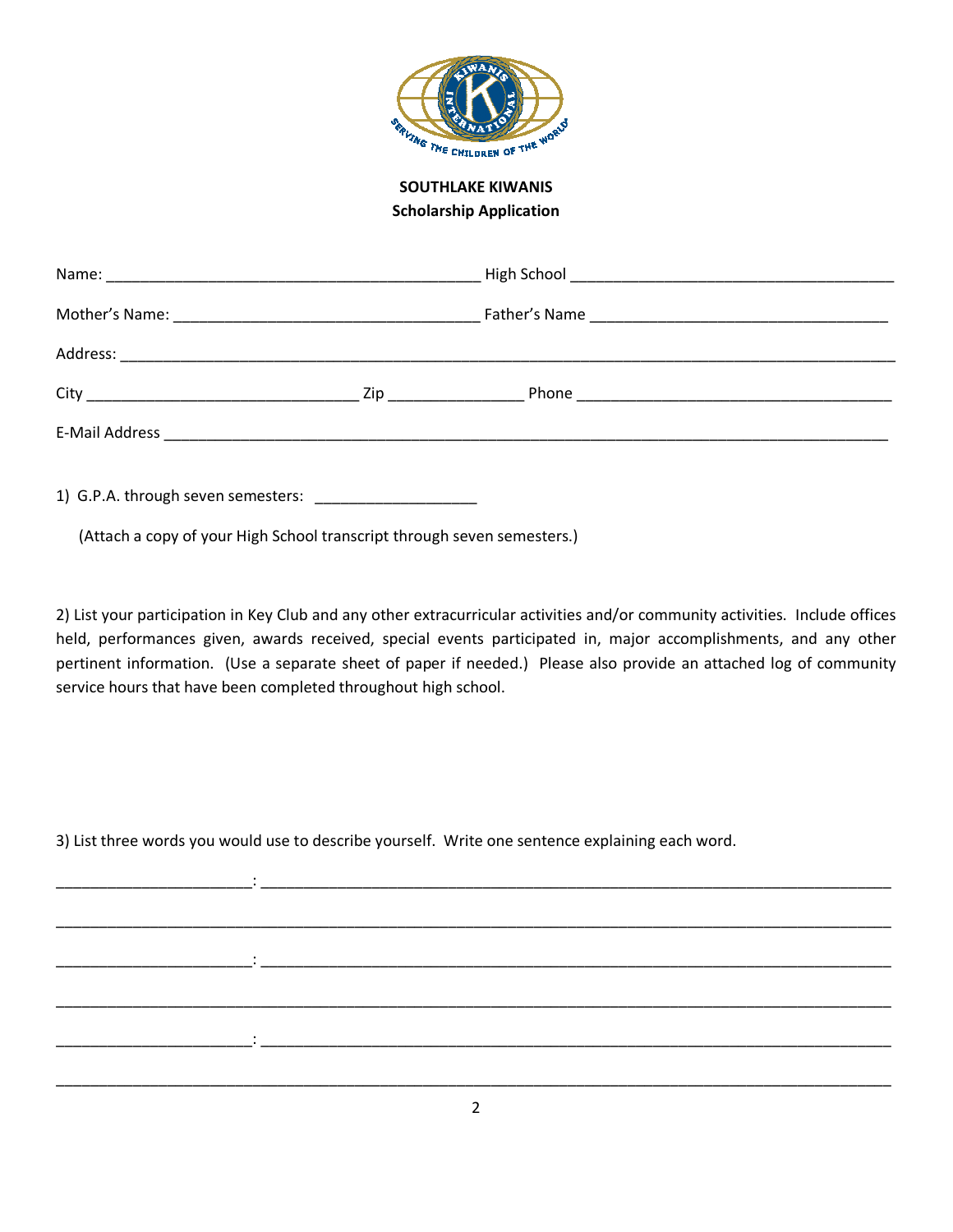|                    |                                                                                  | 4) What higher education institute(s) have you applied to or (if accepted) do you plan to attend? __________________ |  |
|--------------------|----------------------------------------------------------------------------------|----------------------------------------------------------------------------------------------------------------------|--|
|                    | Please indicate if you have been accepted. Yes _________________________________ |                                                                                                                      |  |
|                    | 5) List employment experience including summer jobs.                             |                                                                                                                      |  |
| Dates [From - To]  | Employer                                                                         | Describe Job Responsibilities                                                                                        |  |
|                    |                                                                                  |                                                                                                                      |  |
|                    |                                                                                  |                                                                                                                      |  |
|                    |                                                                                  |                                                                                                                      |  |
|                    |                                                                                  |                                                                                                                      |  |
|                    |                                                                                  |                                                                                                                      |  |
| 6) Financial Data: |                                                                                  |                                                                                                                      |  |
|                    | 1) Annual tuition of first choice institution                                    |                                                                                                                      |  |
|                    | 2) Annual room and board at first choice institution                             |                                                                                                                      |  |
|                    | 3) Other expenses (books, fees, transportation, etc.                             |                                                                                                                      |  |
|                    | Total \$ ________________________                                                |                                                                                                                      |  |
|                    | 7) List scholarships, grants or financial aid you have applied for               | Amount                                                                                                               |  |
|                    |                                                                                  |                                                                                                                      |  |
|                    |                                                                                  |                                                                                                                      |  |
|                    |                                                                                  |                                                                                                                      |  |
|                    |                                                                                  |                                                                                                                      |  |